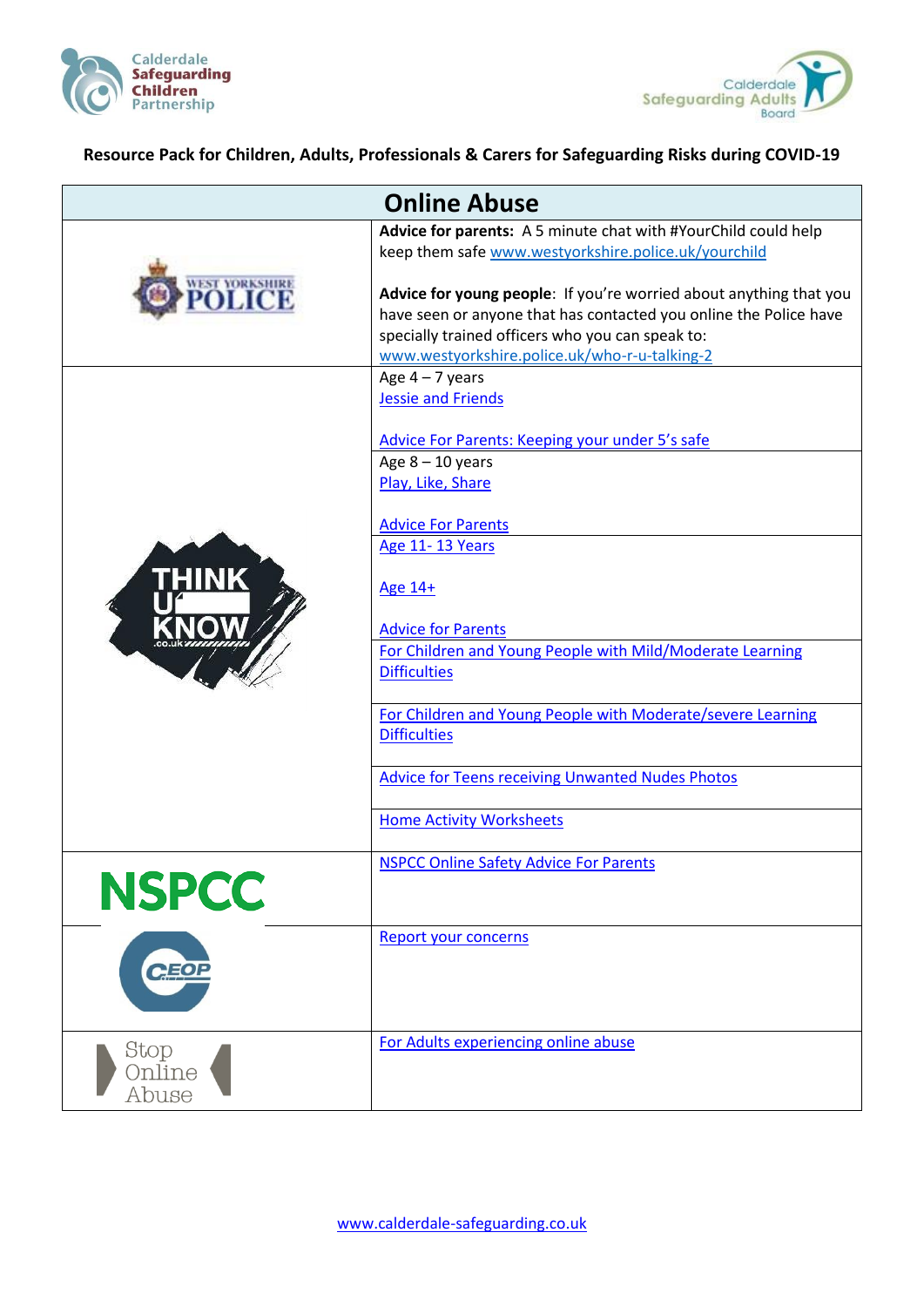



## **Domestic Abuse**

In addition t[o Government guidance on domestic abuse,](https://lnks.gd/l/eyJhbGciOiJIUzI1NiJ9.eyJidWxsZXRpbl9saW5rX2lkIjoxMTcsInVyaSI6ImJwMjpjbGljayIsImJ1bGxldGluX2lkIjoiMjAyMDA0MTQuMjAxNDQ2NTEiLCJ1cmwiOiJodHRwczovL3d3dy5nb3YudWsvZ292ZXJubWVudC9wdWJsaWNhdGlvbnMvY29yb25hdmlydXMtY292aWQtMTktYW5kLWRvbWVzdGljLWFidXNlL2Nvcm9uYXZpcnVzLWNvdmlkLTE5LXN1cHBvcnQtZm9yLXZpY3RpbXMtb2YtZG9tZXN0aWMtYWJ1c2UifQ.cMais5XOUdyVCT2h2FBxIS-Si1Pl3QXCGm5sAGJiZTQ/br/77398972767-l) key resources include:

- a Safe Lives [guide for victims and survivors of domestic abuse staying safe during COVID-19](https://lnks.gd/l/eyJhbGciOiJIUzI1NiJ9.eyJidWxsZXRpbl9saW5rX2lkIjoxMTgsInVyaSI6ImJwMjpjbGljayIsImJ1bGxldGluX2lkIjoiMjAyMDA0MTQuMjAxNDQ2NTEiLCJ1cmwiOiJodHRwczovL3NhZmVsaXZlcy5vcmcudWsvc3RheWluZy1zYWZlLWR1cmluZy1jb3ZpZC0xOS1ndWlkYW5jZSJ9.wFoB729xjSxvCjANKJ-0nCpTFrrJDDR3mjLqtBf3wj4/br/77398972767-l)
- Respect's #NoExcuseforAbuse campaign, which calls on perpetrators of domestic abuse to get [help to](https://lnks.gd/l/eyJhbGciOiJIUzI1NiJ9.eyJidWxsZXRpbl9saW5rX2lkIjoxMTksInVyaSI6ImJwMjpjbGljayIsImJ1bGxldGluX2lkIjoiMjAyMDA0MTQuMjAxNDQ2NTEiLCJ1cmwiOiJodHRwczovL3Jlc3BlY3RwaG9uZWxpbmUub3JnLnVrL2hlbHAtZm9yLXBlcnBldHJhdG9ycy8ifQ.DOdpGhoD61aCKEepZwf1WnJRdeaKWnfH76SCQCp8OgI/br/77398972767-l)  [manage and change their behaviour](https://lnks.gd/l/eyJhbGciOiJIUzI1NiJ9.eyJidWxsZXRpbl9saW5rX2lkIjoxMTksInVyaSI6ImJwMjpjbGljayIsImJ1bGxldGluX2lkIjoiMjAyMDA0MTQuMjAxNDQ2NTEiLCJ1cmwiOiJodHRwczovL3Jlc3BlY3RwaG9uZWxpbmUub3JnLnVrL2hlbHAtZm9yLXBlcnBldHJhdG9ycy8ifQ.DOdpGhoD61aCKEepZwf1WnJRdeaKWnfH76SCQCp8OgI/br/77398972767-l)
- the Employer's Initiative on Domestic Abuse [help for employees when home is not a safe place](https://lnks.gd/l/eyJhbGciOiJIUzI1NiJ9.eyJidWxsZXRpbl9saW5rX2lkIjoxMjAsInVyaSI6ImJwMjpjbGljayIsImJ1bGxldGluX2lkIjoiMjAyMDA0MTQuMjAxNDQ2NTEiLCJ1cmwiOiJodHRwczovL3d3dy5laWRhLm9yZy51ay9jb3ZpZC0xOS1yZXNwb25zZSJ9.Wpibj5FusrOFTGnYHQXWsh6CYIghuyFYbF6gBBmnb10/br/77398972767-l)
- [resources and posters highlighting the National Domestic Abuse Helpline](https://lnks.gd/l/eyJhbGciOiJIUzI1NiJ9.eyJidWxsZXRpbl9saW5rX2lkIjoxMjEsInVyaSI6ImJwMjpjbGljayIsImJ1bGxldGluX2lkIjoiMjAyMDA0MTQuMjAxNDQ2NTEiLCJ1cmwiOiJodHRwczovL3d3dy5yZWZ1Z2Uub3JnLnVrL3JlZnVnZS1wdWJsaWNhdGlvbnMtMi9wb3N0ZXJzLWFuZC1yZXNvdXJjZXMvIn0.Ip3MU7qoz0XtrQVkhrwMkW0Di7IqlyZos4Kfji0yGJw/br/77398972767-l) from Refuge
- Standing Together against domestic abuse's [guidance during the COVID-19 outbreak](https://lnks.gd/l/eyJhbGciOiJIUzI1NiJ9.eyJidWxsZXRpbl9saW5rX2lkIjoxMjIsInVyaSI6ImJwMjpjbGljayIsImJ1bGxldGluX2lkIjoiMjAyMDA0MTQuMjAxNDQ2NTEiLCJ1cmwiOiJodHRwOi8vd3d3LnN0YW5kaW5ndG9nZXRoZXIub3JnLnVrL25ld3MvcmVhZC1vdXItbGF0ZXN0LWNvdmlkLTE5LWd1aWRhbmNlLWFuZC1wcm9jZWR1cmVzIn0.5BwCOlbLP7xESQAhpDg1uycz7Alh2PToaewVGIelfDI/br/77398972767-l)
- Women's Aid's [Making a safety plan](https://lnks.gd/l/eyJhbGciOiJIUzI1NiJ9.eyJidWxsZXRpbl9saW5rX2lkIjoxMjMsInVyaSI6ImJwMjpjbGljayIsImJ1bGxldGluX2lkIjoiMjAyMDA0MTQuMjAxNDQ2NTEiLCJ1cmwiOiJodHRwczovL3d3dy53b21lbnNhaWQub3JnLnVrL3RoZS1zdXJ2aXZvcnMtaGFuZGJvb2svbWFraW5nLWEtc2FmZXR5LXBsYW4vIn0.zDNomdnT22KHXnwNsc5RXgp1MtTQ-IjdWCPfPApyVOA/br/77398972767-l)
- [guidance from the Domestic Abuse Housing Alliance \(DAHA\)](https://lnks.gd/l/eyJhbGciOiJIUzI1NiJ9.eyJidWxsZXRpbl9saW5rX2lkIjoxMjQsInVyaSI6ImJwMjpjbGljayIsImJ1bGxldGluX2lkIjoiMjAyMDA0MTQuMjAxNDQ2NTEiLCJ1cmwiOiJodHRwczovL3d3dy5kYWhhbGxpYW5jZS5vcmcudWsvcmVzb3VyY2VzL2luZm9ybWF0aW9uLW9uLWNvdmlkLTE5LyJ9.BDqQKDyGKME0f_gpMopu20CYPkRD65ZAMXREMPZmO7Q/br/77398972767-l) for housing providers on how to offer safe responses to tenants and service users
- [guidance on economic abuse during COVID-19.](https://lnks.gd/l/eyJhbGciOiJIUzI1NiJ9.eyJidWxsZXRpbl9saW5rX2lkIjoxMjUsInVyaSI6ImJwMjpjbGljayIsImJ1bGxldGluX2lkIjoiMjAyMDA0MTQuMjAxNDQ2NTEiLCJ1cmwiOiJodHRwczovL3N1cnZpdmluZ2Vjb25vbWljYWJ1c2Uub3JnL3Jlc291cmNlcy8ifQ.DyiLiJiRlZOAQxMqiaA6VX3_sULMG7nQO86dBpAF0vc/br/77398972767-l)

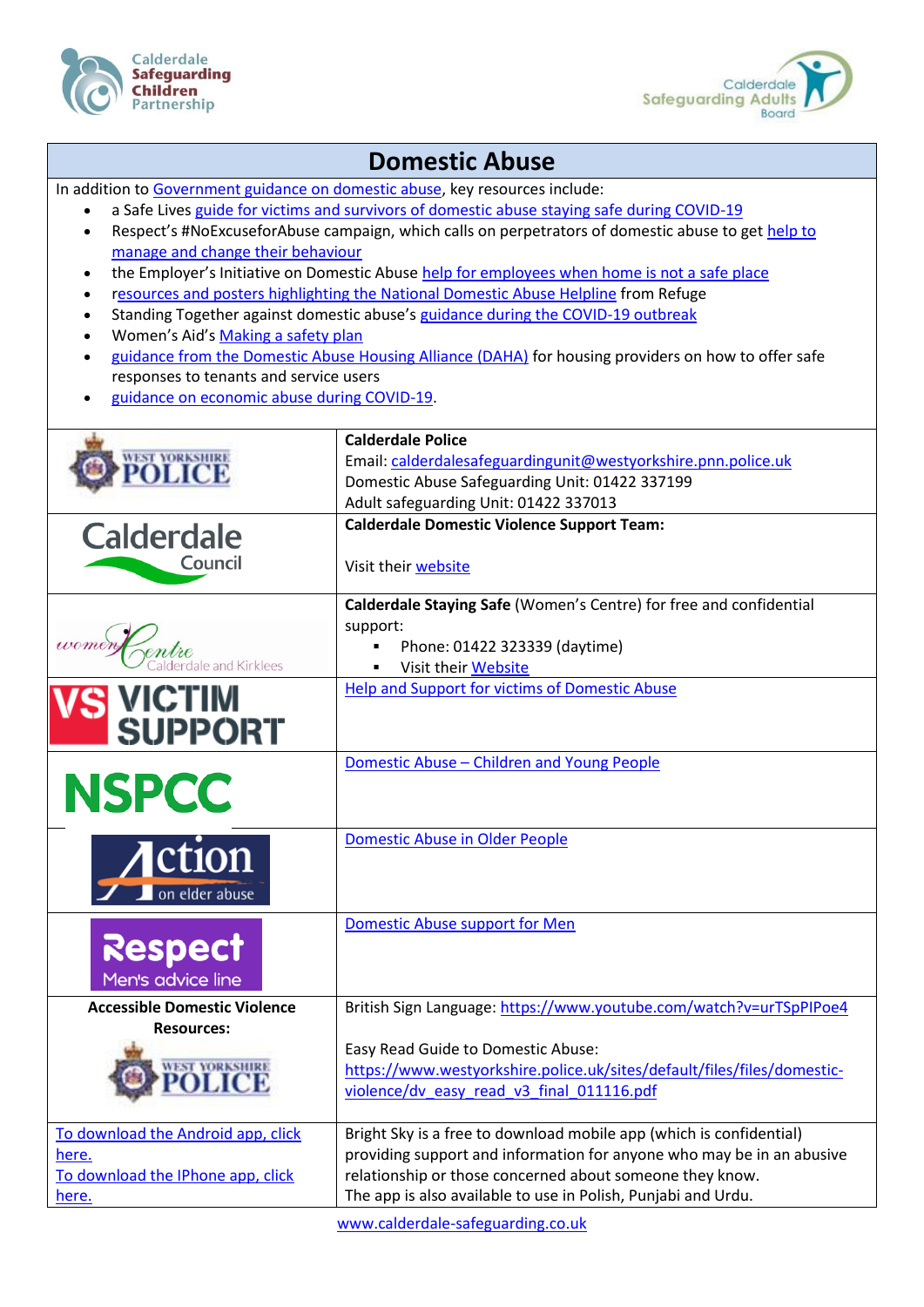



| <b>Mental Health and Suicide</b>     |                                                                                                                                                                                                                                             |
|--------------------------------------|---------------------------------------------------------------------------------------------------------------------------------------------------------------------------------------------------------------------------------------------|
|                                      | Andy's Mans Club In line with Covid-19government guidelines, Andy's Mans Club<br>Groups are running online groups. Please email info@andysmanclub.co.uk if you<br>would like to join.<br>Website<br>Facebook<br><b>Twitter</b><br>Instagram |
| <b>NHS</b>                           | How to Access Mental Health Support and Services                                                                                                                                                                                            |
|                                      | <b>Getting help in a Crisis</b><br><b>Bereavement Support</b>                                                                                                                                                                               |
|                                      |                                                                                                                                                                                                                                             |
| SAFESP<br><b>HERE TO SUPPORT YOU</b> | <b>Out-of-Hours Support for People in Distress</b>                                                                                                                                                                                          |
| ental Healtr                         | How to look after your mental health during Covid-19                                                                                                                                                                                        |
| Open <b>Minds</b>                    | <b>Emotional Health and Well-being Support for Children and Young People</b>                                                                                                                                                                |
| <b>k⊕eth</b>                         | Free online counselling and emotional health and wellbeing support for children<br>and young people                                                                                                                                         |
| <b>SAMARITANS</b>                    | <b>Talk to Someone</b><br>Support after a suicide                                                                                                                                                                                           |
| <b>YOUNGMINDS</b>                    | <b>Support for Young People feeling suicidal</b>                                                                                                                                                                                            |